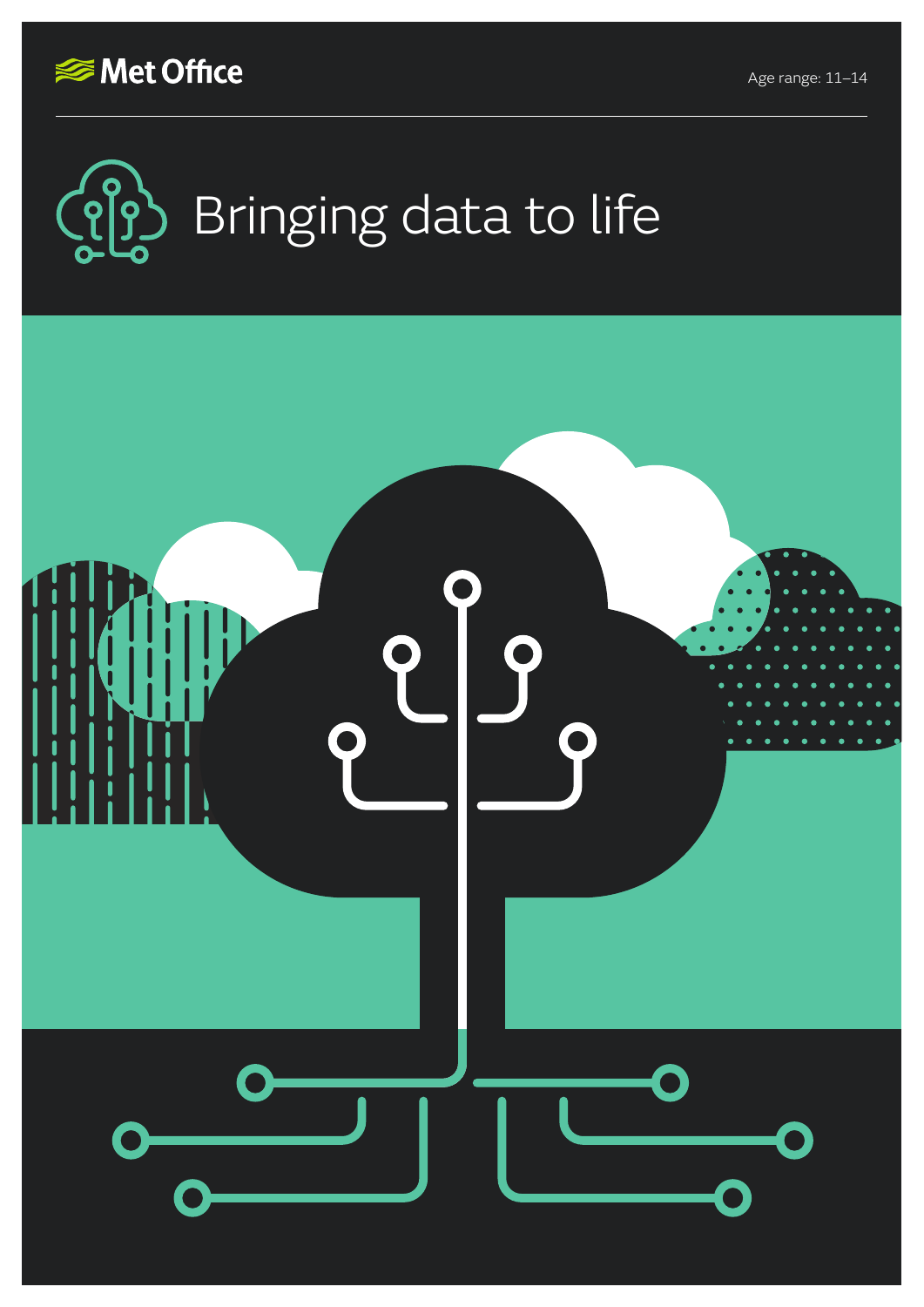# Introduction

#### **Overview**

This lesson explores the question: "What will weather information of the future look like?" Your class will be introduced to some of the key tools the Met Office uses to bring weather data to life. They will then use their imagination to create their own vision of how weather data might be communicated in the future.





#### **Time required**

70 minutes for all activities (or less if individual tasks are selected)



#### **Materials required**

- **•** Bringing data to life film
- **•** Bringing data to life slides
- **•** Fact-file template (available on page 7)
- **•** Storyboard template (available on pages 8 – 10)
- **•** Planner (avaialble on page 11)
- **•** Data, impact and industry cards (available on pages 12 – 16)
- **•** Pens and paper
- **•** Access to the internet and handheld devices (optional)

#### **Learning objectives**

This lesson will enable students to:

- **•** Identify the skills and careers involved in communicating weather information
- **•** Explore different types of data visualisation technologies and how they can be used to benefit different industries and organisations
- **•** Demonstrate practical ways of using creativity to design a weather app of the future

#### **Curriculum Links**

- **• Mathematics and numeracy** Understanding ways data can be presented
- **• PSHE and citizenship/PSE/health and wellbeing/PDMU** – Careers and the responsibilities of citizens in a changing world
- **• Geography/social studies/the world around us**  Data modelling tools, strengths and weaknesses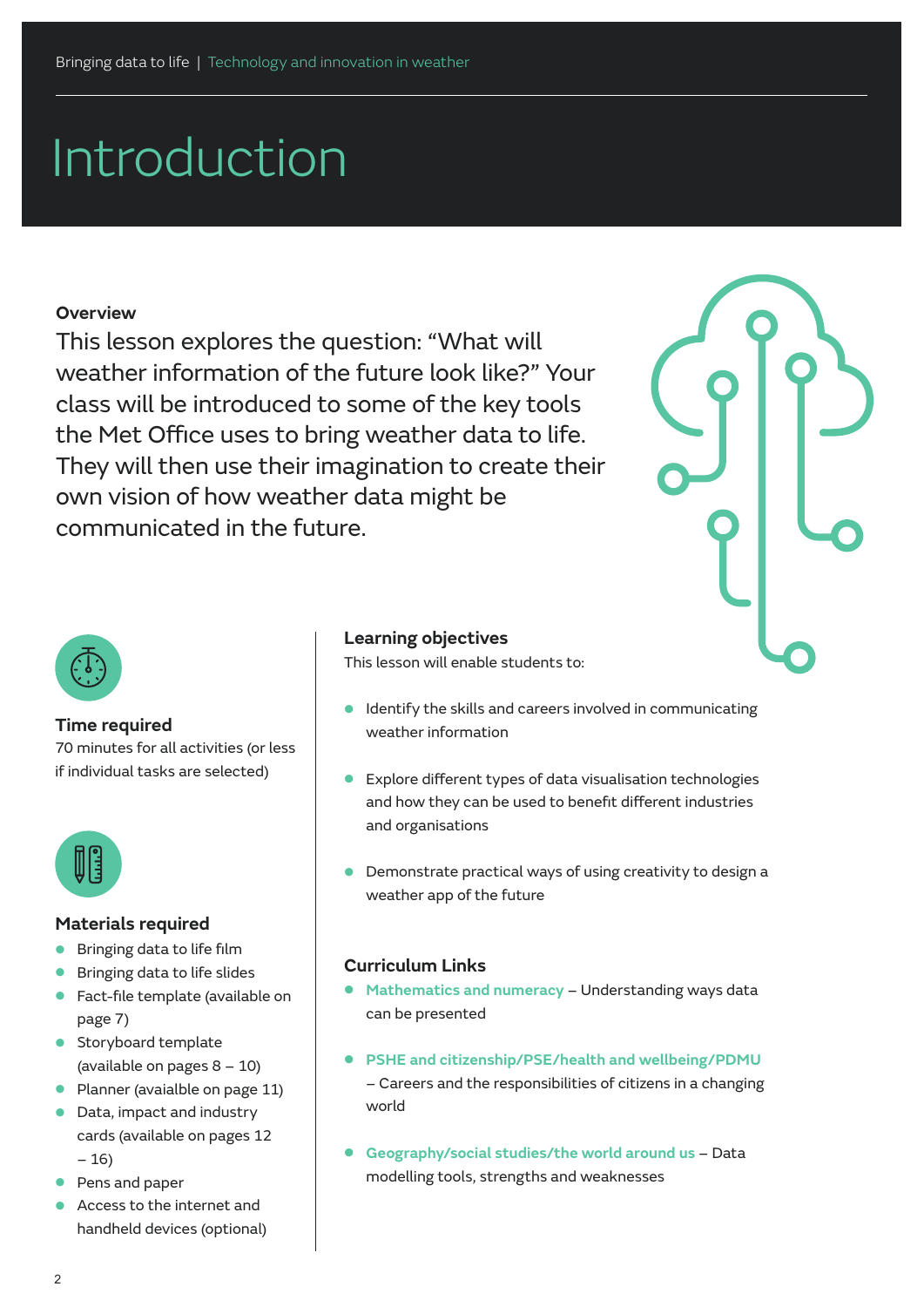



To open the lesson, introduce your class to the topic of weather visualisation and data by playing the supporting video. Ask the following prompt questions for them to discuss in pairs:

- **•** What do you think is meant by 'weather data'? (I.e. it can refer to observed and forecast data, as well as data that reflects the actual and predicted impacts of the weather)
- **•** What tools are used to present, communicate and visualise weather data?
- **•** What examples of weather data visualisation have you come across?

Ask the pairs to share their answers and show the supporting slide showcasing some of the cutting-edge data visualisation techniques being used to communicate the weather today. Explore the gaps in students' understanding which have been highlighted in the slides.





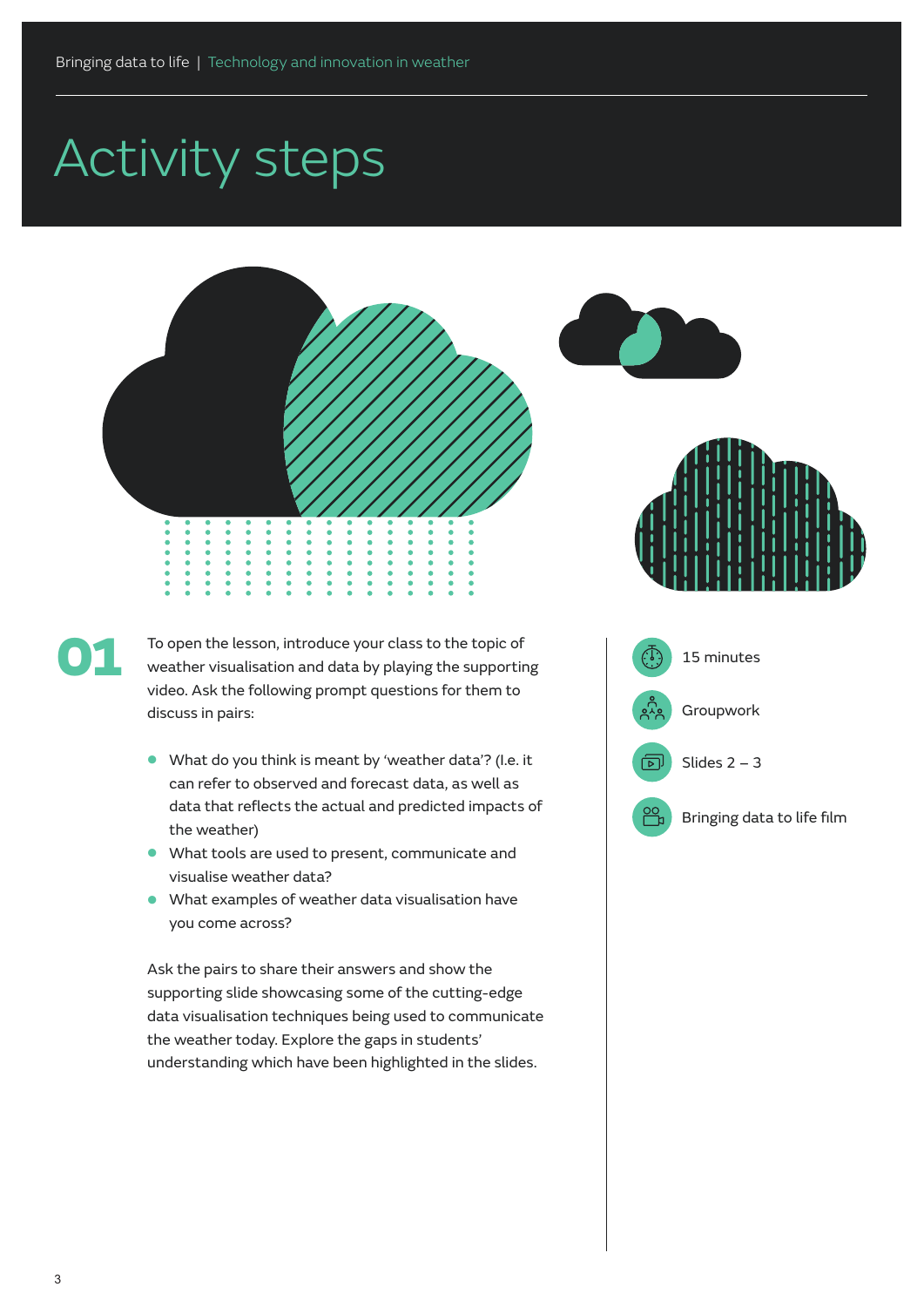02

Split the class into groups of  $4 - 5$  and explain that they'll be tasked with thinking about how weather data might be visualised in the future.

Working in their groups, students must first complete the data fact-file template (found on page 7) using online research. This can include but is not limited to:

- **•** Air (or sea surface) temperature
- **•** Atmospheric pressure
- **•** Wind speed and direction
- **•** Precipitation (rainfall)
- **•** Cloudiness
- **•** Impacts of weather

The fact-file should include images of some of the data visualisation techniques, and an exploration of how the same data set can be represented in different ways.

Circulate amongst the groups and ask them prompt questions to enhance their research and learning such as:

- **•** What kinds of people/organisations would be reliant on the weather data they have researched and why?
- **•** What is the benefit of visualising data as opposed to presenting it in other forms?

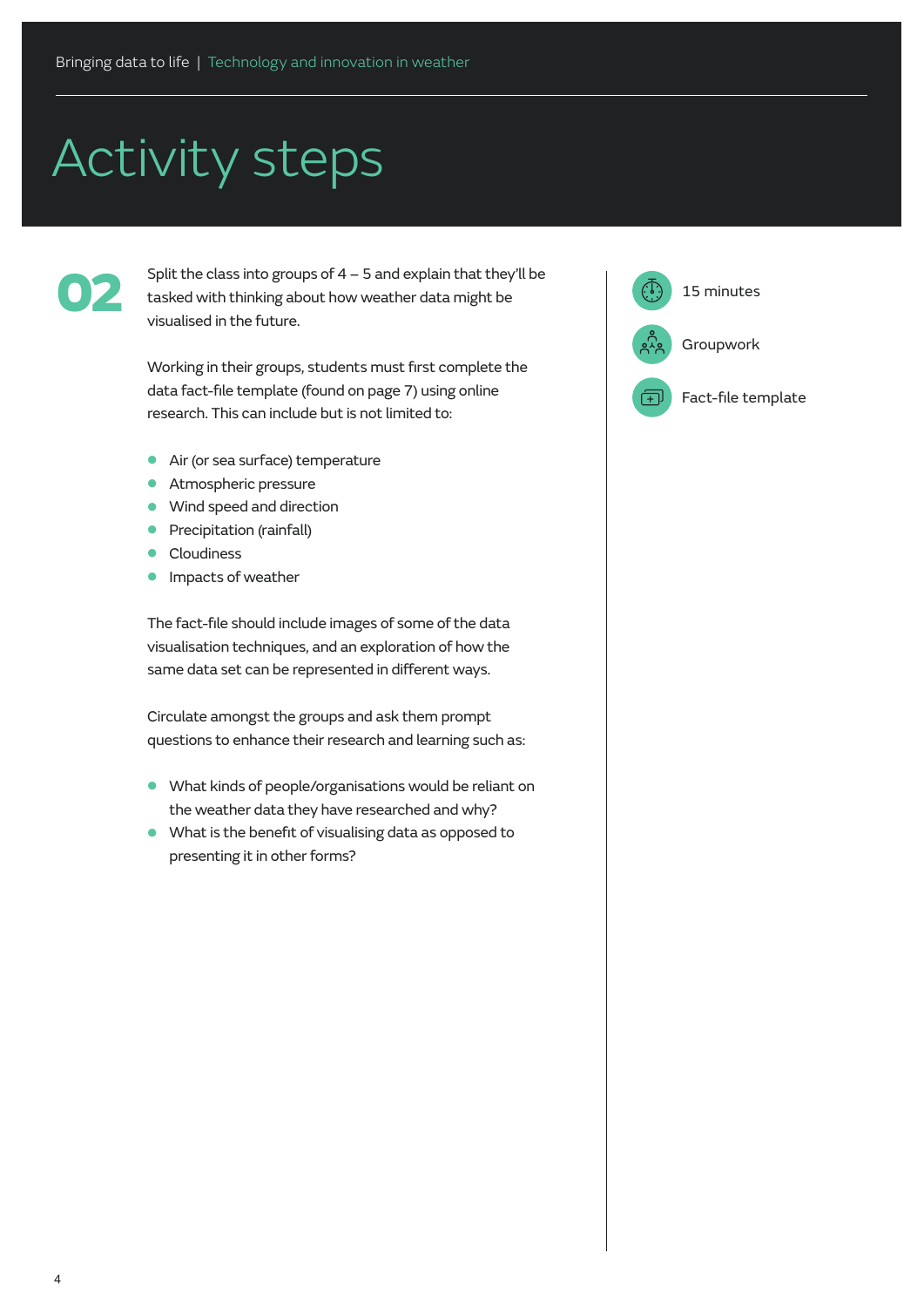Using the fact-file they have created in Step 2, groups must<br>select a type of weather data to help create an app of the<br>future Using the fact-file they have created in Step 2, groups must select a type of weather data to help create an app of the future.

> Give each group a storyboard template (found on pages 8 – 10). Explain that to design their app of the future, they will need to decide on the following:

- **•** Target audience
- **•** Title of the app
- **•** Type of weather data
- **•** Design of the content what tools will the app have to make the data visualisations useful to people's everyday lives or businesses? For example, could the app recommend the kinds of clothes to be worn each day, or the route a delivery van needs to take to avoid bad weather
- **•** What purpose will the app have and what problem will it help to solve?
- **•** What is the app's USP (Unique Selling Point)?
- **•** An explanation of how the weather data will be visualised

Allow time at the end for the groups to pitch their app ideas to the class. To add more of a business angle to this activity, you may like to invite each group to incorporate a Dragons' Den style overview, which includes their app's unique selling point and suggested cost to download. The supporting planner worksheet (found on page 11) can help students flesh out their ideas.

**Tip:** The app can be designed using pen and paper using a downloadable template (found on pages 8 – 10). Alternatively, if your class has access to the internet and handheld devices, you can download the [POP prototyping app](https://www.marvelapp.com/pop/) to help your class bring their designs to life in a prototype digital format.

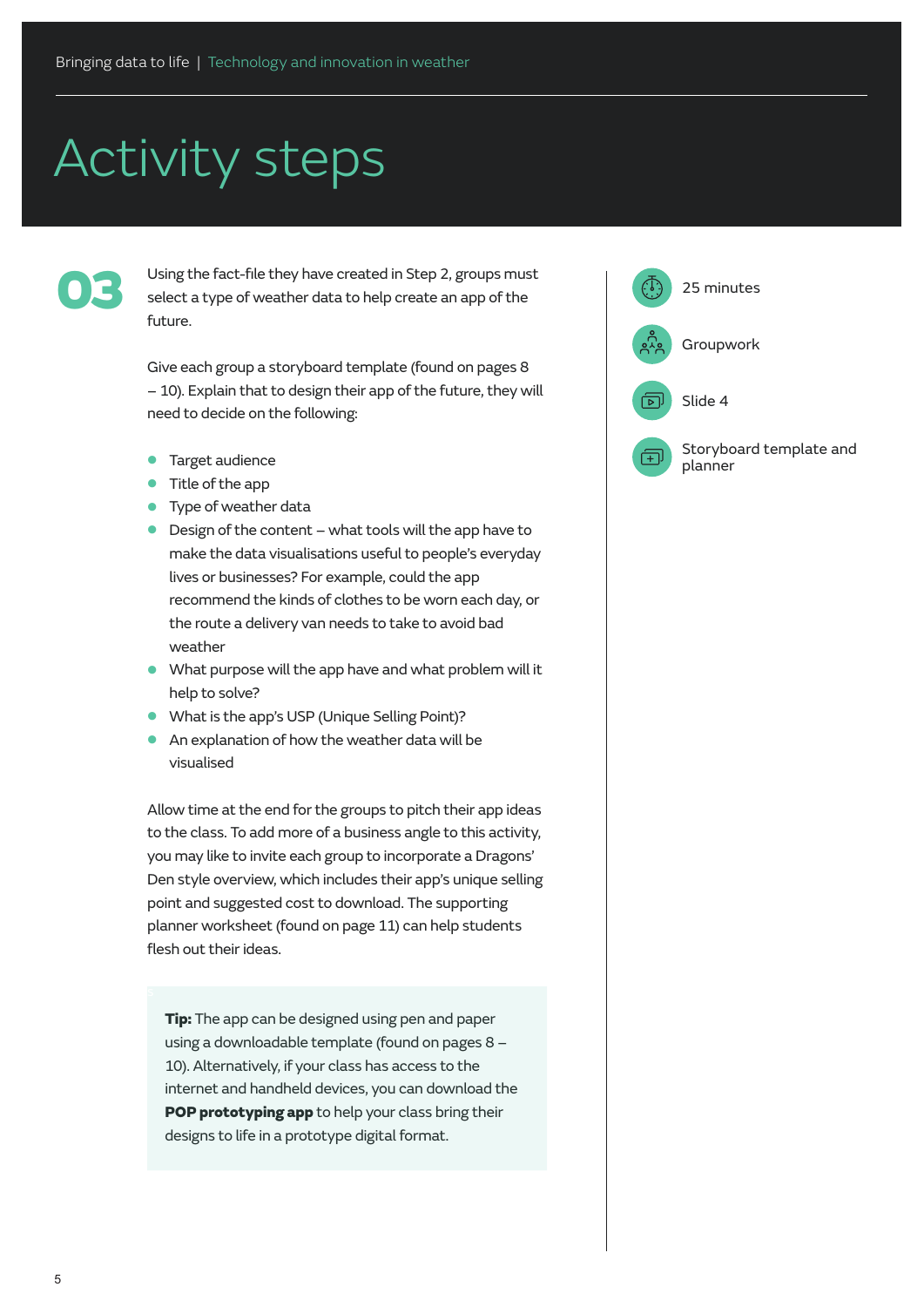

Finish the lesson with a hands-on activity.

Each card will contain either a visualisation of weather data, a description of the weather or an impact.

The students must arrange themselves into the correct grouping of three relevant to their cards.

Each data visualisation corresponds to a card outlining the weather impact and an industry that depends on this type of visualisation to make decisions. For example, in the first set:

- **•** Card 1: a graph showing temperature increase and low rainfall for a given month
- **•** Card 2: a description of the drought
- **•** Card 3: its risk to agriculture

Once all the groups are assembled, ask each group to explain their cards and their rationale for choosing to stand or sit together.

Close the lesson by asking the class to reflect on the lesson objectives by writing down their key learnings in relation to:

- **•** weather data visualisation
- **•** weather impact on industries



The Met Office provides free education content to support young people aged 7-14 to be prepared for the effects of weather and climate change on them and their communities. Find out more at **www.metoffice.gov.uk/schools**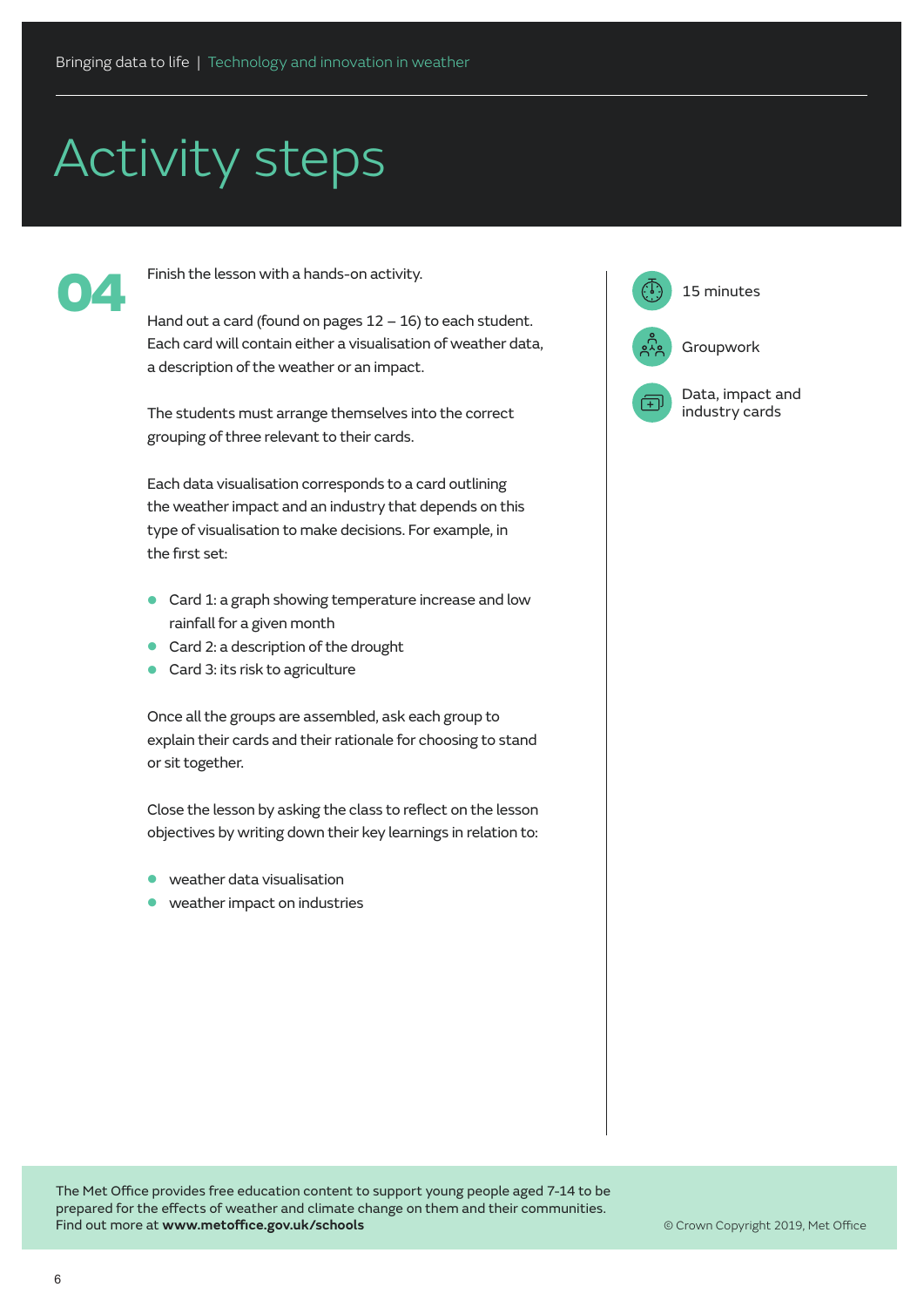# Fact-file template

**Draw or describe some different visualisations of the following types of data. There may be more than one way to represent the same data set.** 

| Air (or sea surface) temperature | Atmospheric pressure | Wind speed and direction |
|----------------------------------|----------------------|--------------------------|
|                                  |                      |                          |
|                                  |                      |                          |
| <b>Precipitation (rainfall)</b>  | <b>Cloudiness</b>    | Impacts of weather       |
|                                  |                      |                          |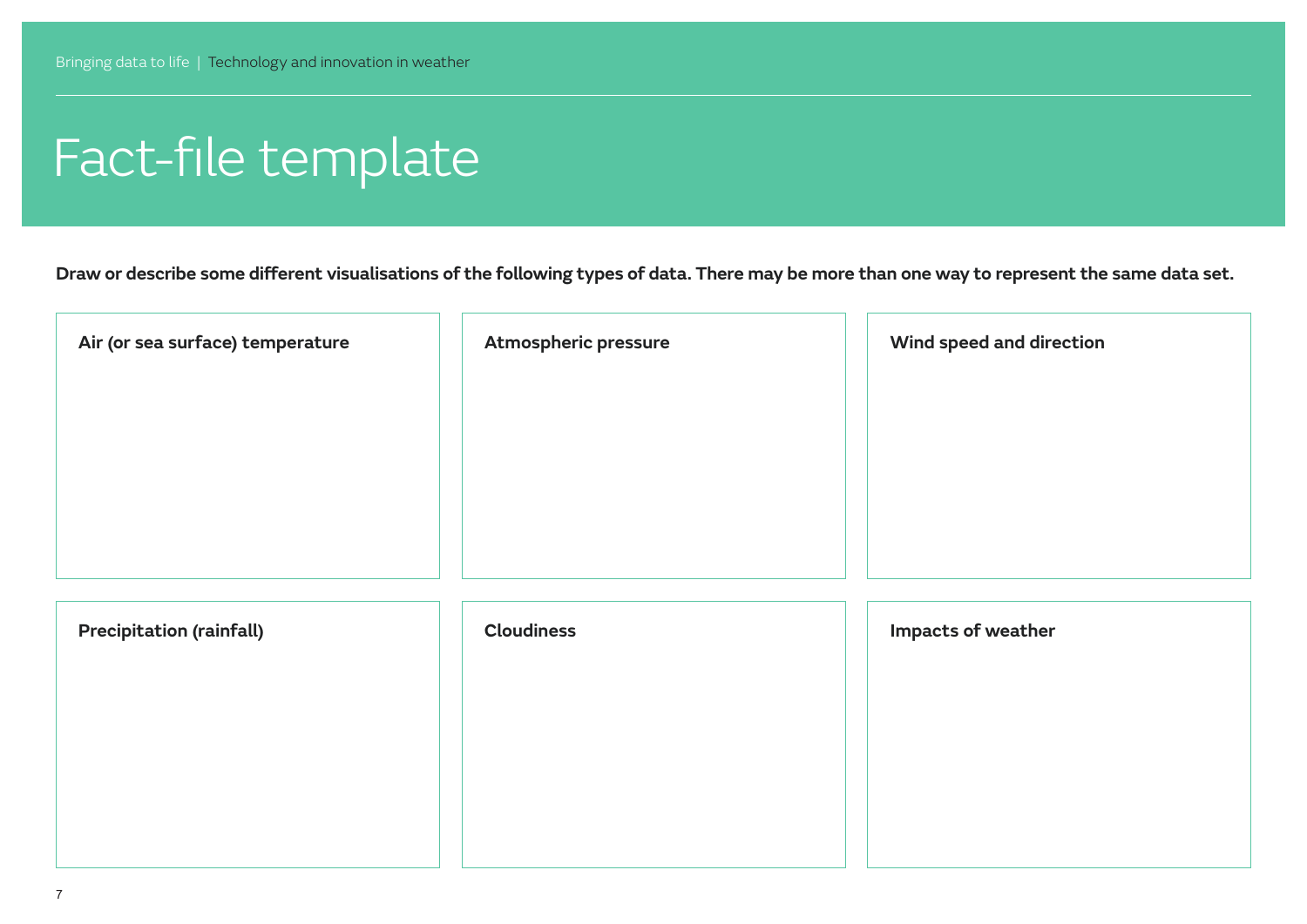## Worksheet: Design an app – storyboard template

**Front page or logo for the app – how will you make it stand out from the crowd?**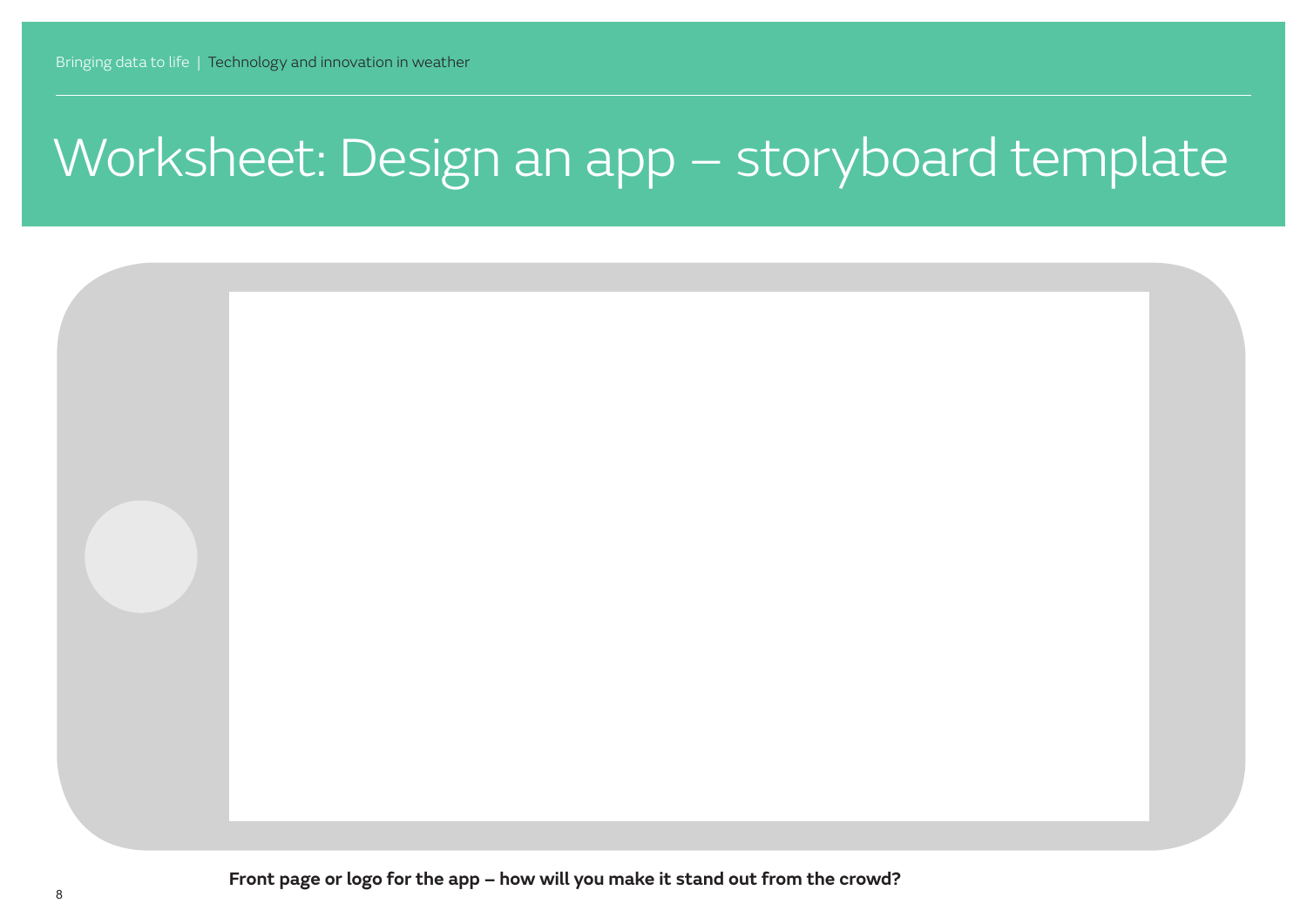# Worksheet: Design an app – storyboard template

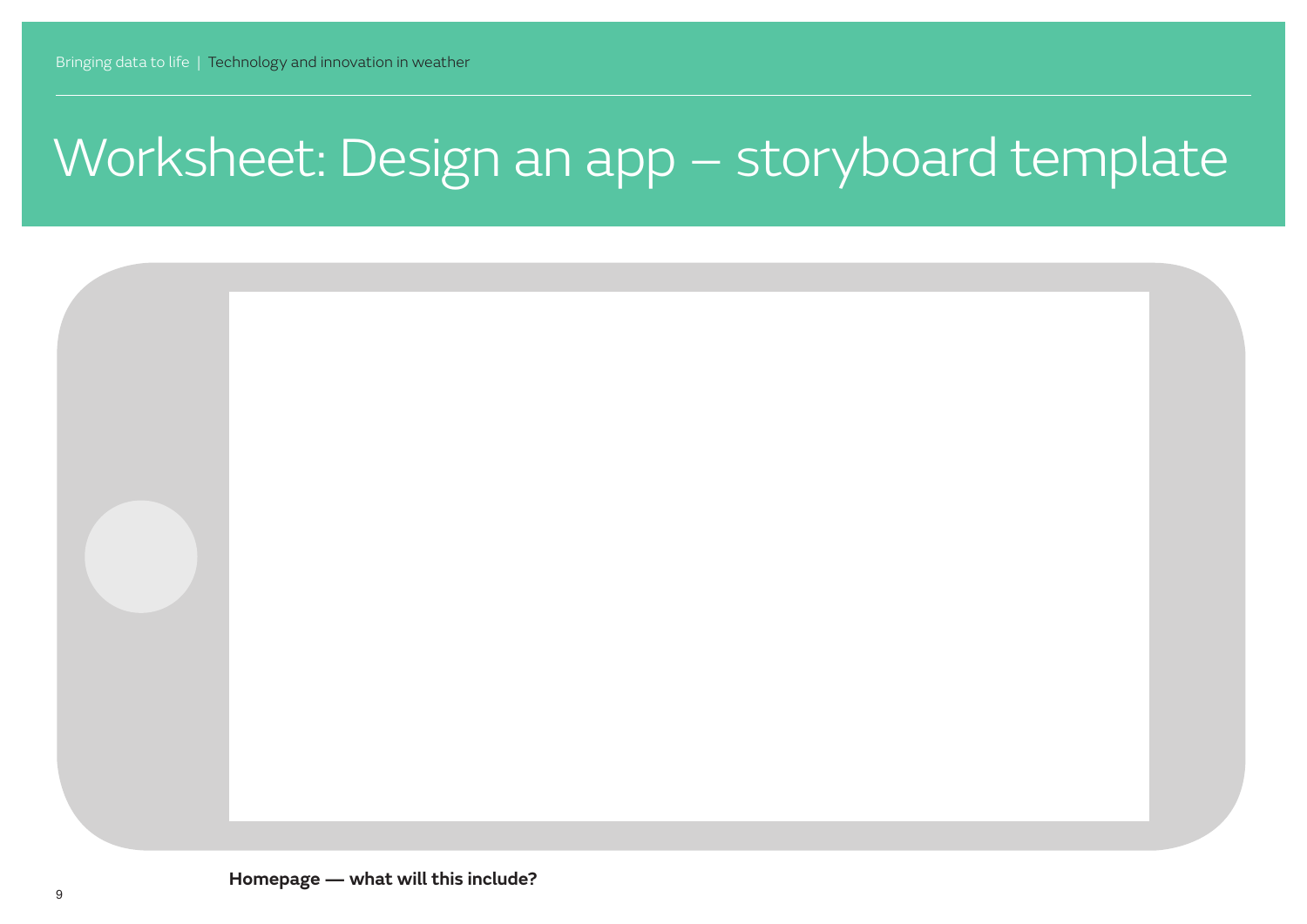## Worksheet: Design an app – storyboard template

**The forecast for the time period your audience is interested in**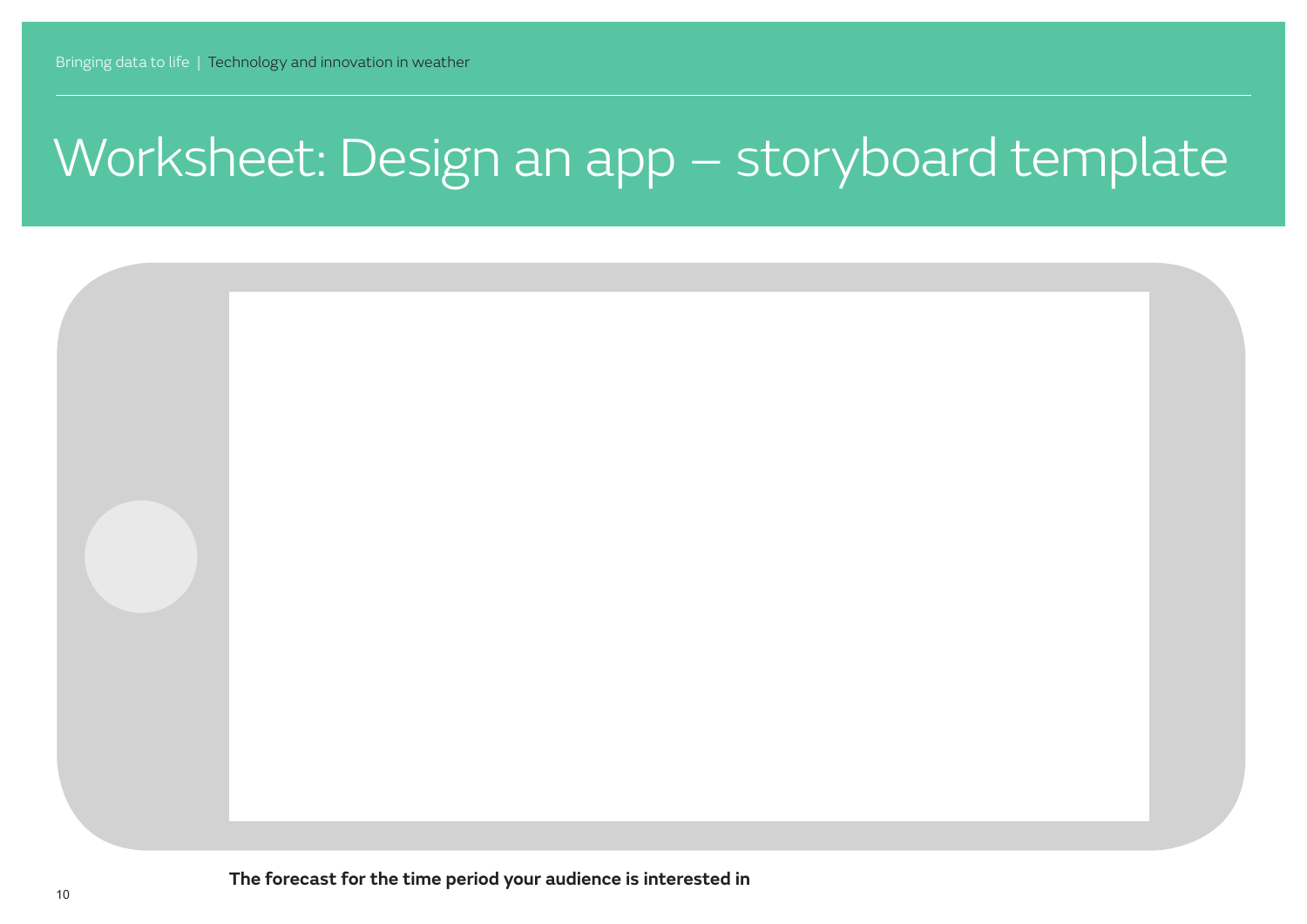#### Planner

| Overall aim:                                           |                               | <b>Target audience:</b> |                                                                 |
|--------------------------------------------------------|-------------------------------|-------------------------|-----------------------------------------------------------------|
| How will the app be useful for people?                 | Type of weather data needed:  |                         | How will the weather data be<br>displayed? (Data visualisation) |
| How will the weather data be collected<br>or produced? | What tools will the app have? |                         |                                                                 |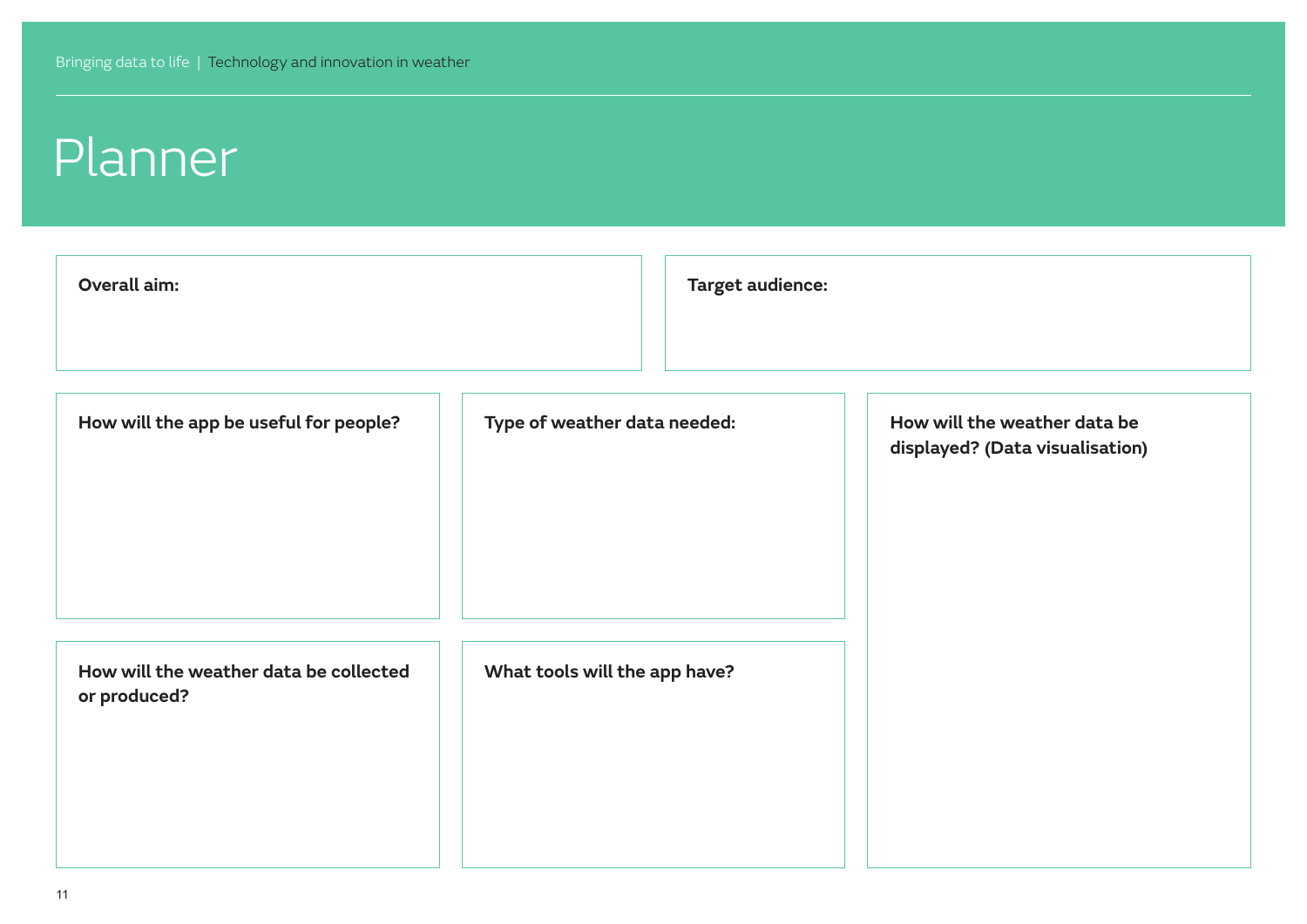#### Drought

**Description:** When rainfall is below-average in an area for a prolonged period, water shortages can occur.

Risk it poses: River and reservoir levels begin to drop, groundwater levels drop and risk of wildfire increases. In extreme cases crops can fail as the soil does not contain sufficient moisture to keep them alive.

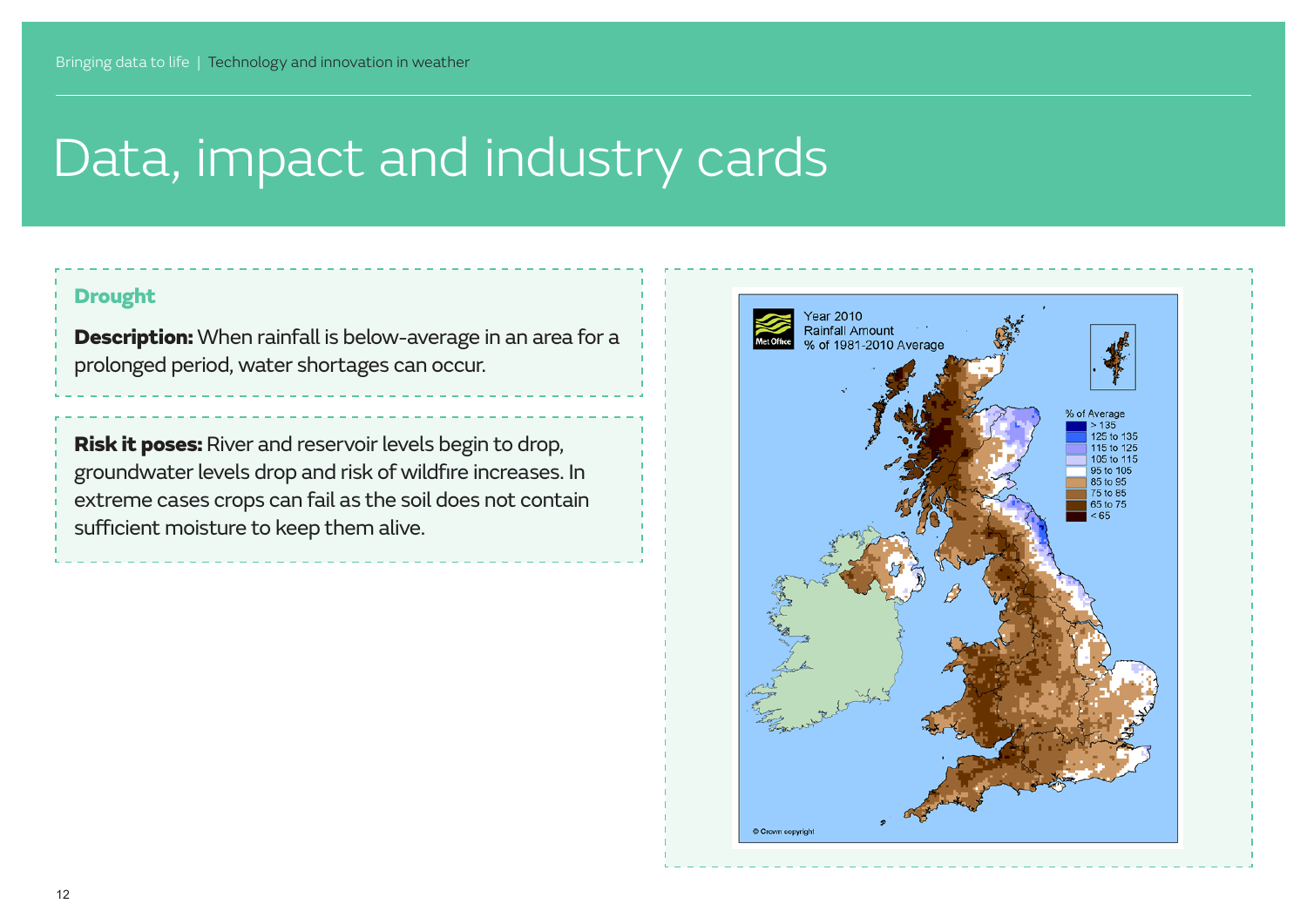#### High pollen count

**Description:** Trees, plants and flowers release high amounts of pollen.

Risk it poses: Adults and children suffering from hay fever, which is particularly hard for people who have other conditions like asthma; meaning an increased number of people requiring medication and treatment.

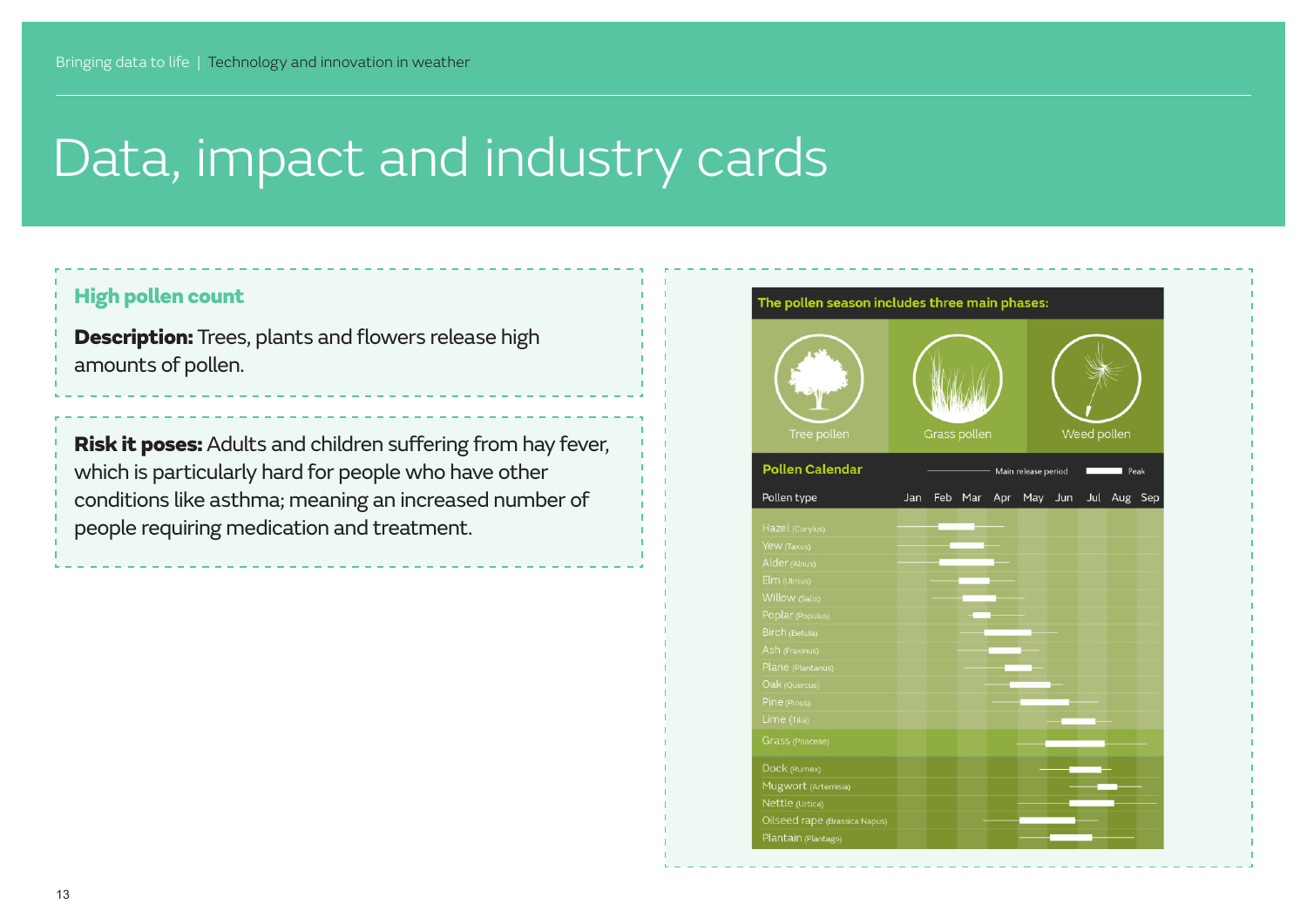#### Flooding

Description: Overflow of water on land, normally due to unusually heavy rain or from the sea.

Risk it poses: Homes can be uninhabitable due to water damage. Transport and energy infrastructure is affected. People might be evacuated. Bridges can be destroyed and the natural environment can be damaged.

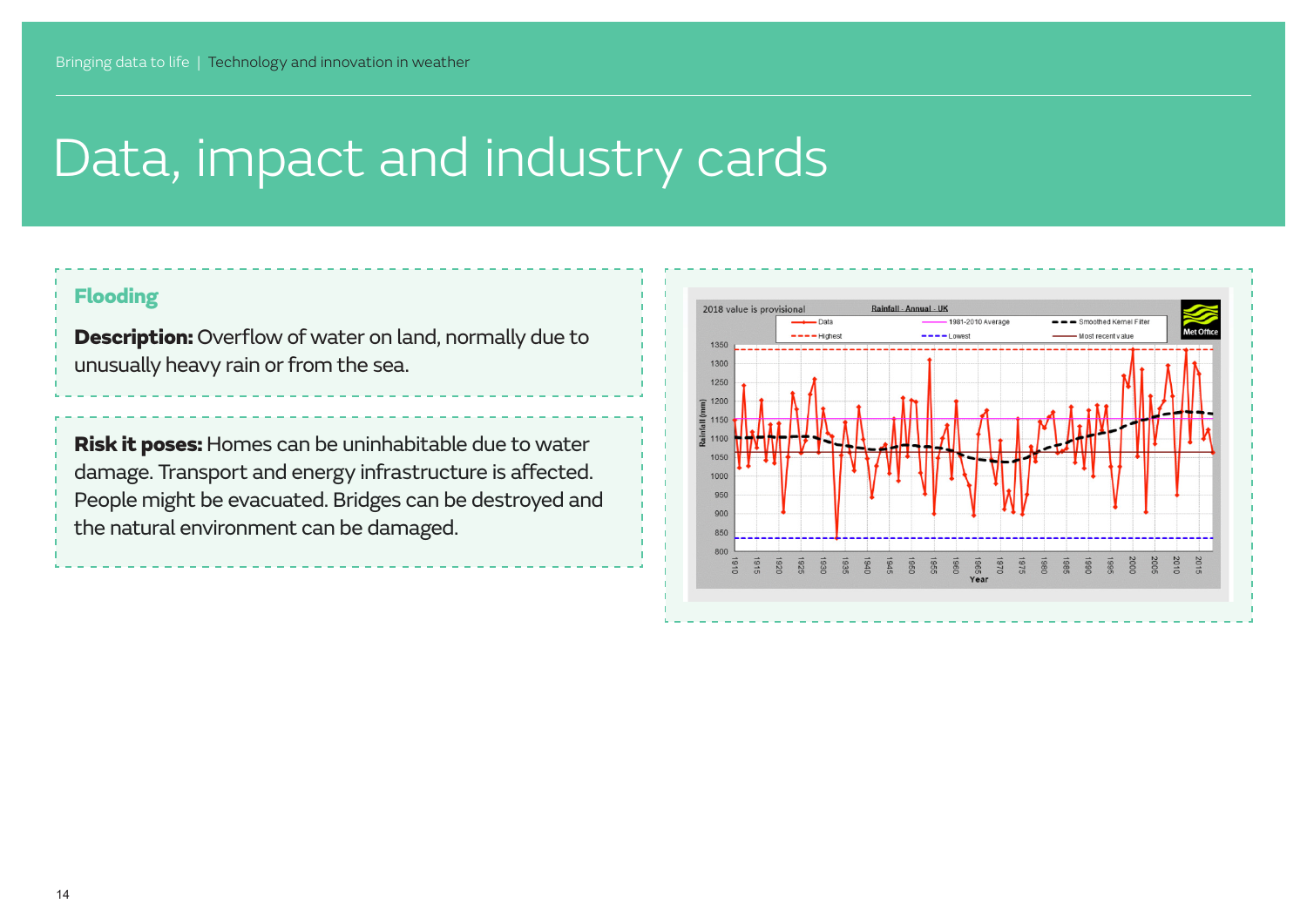#### **Heatwave**

**Description:** A prolonged period of hot weather, which may be accompanied by high humidity.

Risk it poses: A higher number of people suffer from heatrelated illnesses such as sunstroke and heatstroke, causing a sudden strain on healthcare services.